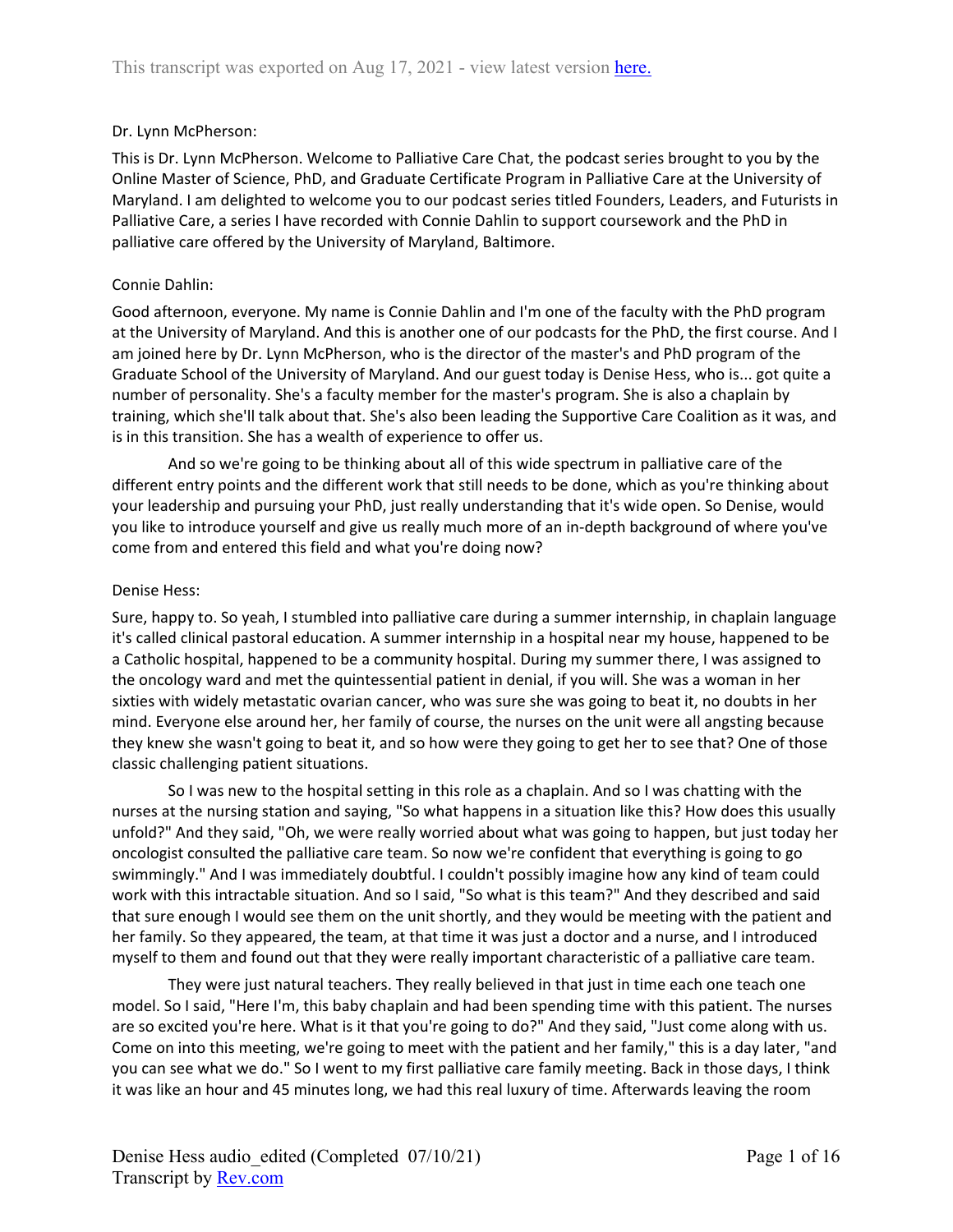after sitting through the meeting with the patient and her family, I knew two things. First I knew what kind of chaplain I wanted to be when I grew up. I was still in seminary at the time.

Secondly, I knew that if and when I'm seriously ill, that's exactly how I want to be treated, because of course she went home, she was discharged to hospice. I got to make a few home visits with the team too, and see that she went from being the quintessential, patient in denial, to being the mythical good enough death at the end. Got to do the unfinished business, all that kind of stuff. So that's how I got started. I had great relationships. So eventually fast forward... Gosh, how long did it take? Five years, seven years? Anyway, it took quite a while. No, five more years before I was actually the full-time dedicated palliative care chaplain on that palliative care team. Because at that time in the field, their palliative care program was really new. It was only about a year and a half old, I think at that moment when I encountered them, hence their hour and 45 minute long family meeting, back in the day.

And they had funding for a physician and a nurse. They didn't even have a social worker, and there was no plan to ever have a chaplain. It just was seen as not even a luxury, just not even something that you would do. So we had a long way to go before I would eventually be a part of that team, and ended up being the first chaplain on that team. And at that time across the US, I didn't really have many colleagues. And so there was some additional issues around that too. We were similar to I think the medical world. In the spiritual care world, if I were to introduce myself as a palliative care chaplain, we would get that same comment that medical professionals get of, "Well, wait, but we all do palliative care. What makes you so special? What do you mean to say you're a palliative care chaplain? I'm that too?"

So we had that whole era of, "You guys aren't doing anything different than we all do." So those were the beginning challenges. The hospital loved the team. Initially the team as it grew, they were beloved, which helped with culture change immensely, but really big struggle in the first several years to be anything other than the comfort care. We had these VIP dying sweets. And that was really what everybody thought palliative care was at that beginning stage, is we were, "Oh, someone's dying. Nobody knows what to do. Nobody knows how to manage the meds. Call palliative care." So it took years of work and those just-in-time educational moments they brought me in to educate and transform the culture of that hospital so that they knew to call us way earlier to where that program now is, emergency room, outpatient, all the settings where you actually have a chance to, as a palliative care team, do so much more than just brink of death care.

#### Connie Dahlin:

Well, and I think you've, in that description, described the process that we've had to go through of explaining people, and that in fact, we did start with end of life hospice care, and that moving it upstream and having people understand that it is an interdisciplinary process and moving it out. It's interesting because as you were talking, I was swirling in my mind. So for many of the students to understand, I started taking... I had to take a year long practicum in hospice, and then started in an urban hospice, and then did community hospice, and then palliative care. But I think what you were speaking too also it was when you talked about the patient with... And it's funny because you were so relaxed about it. And when we get consults for patients in denial, right? We always get those consults. And the interesting part I think about, people still quote Kubler-Ross's Five Stages, but we know that in palliative care, that's not really true anymore. But also for people to understand meeting people where they're at, and there are some people who will always stay in that place and that's their hope, right?

#### Denise Hess: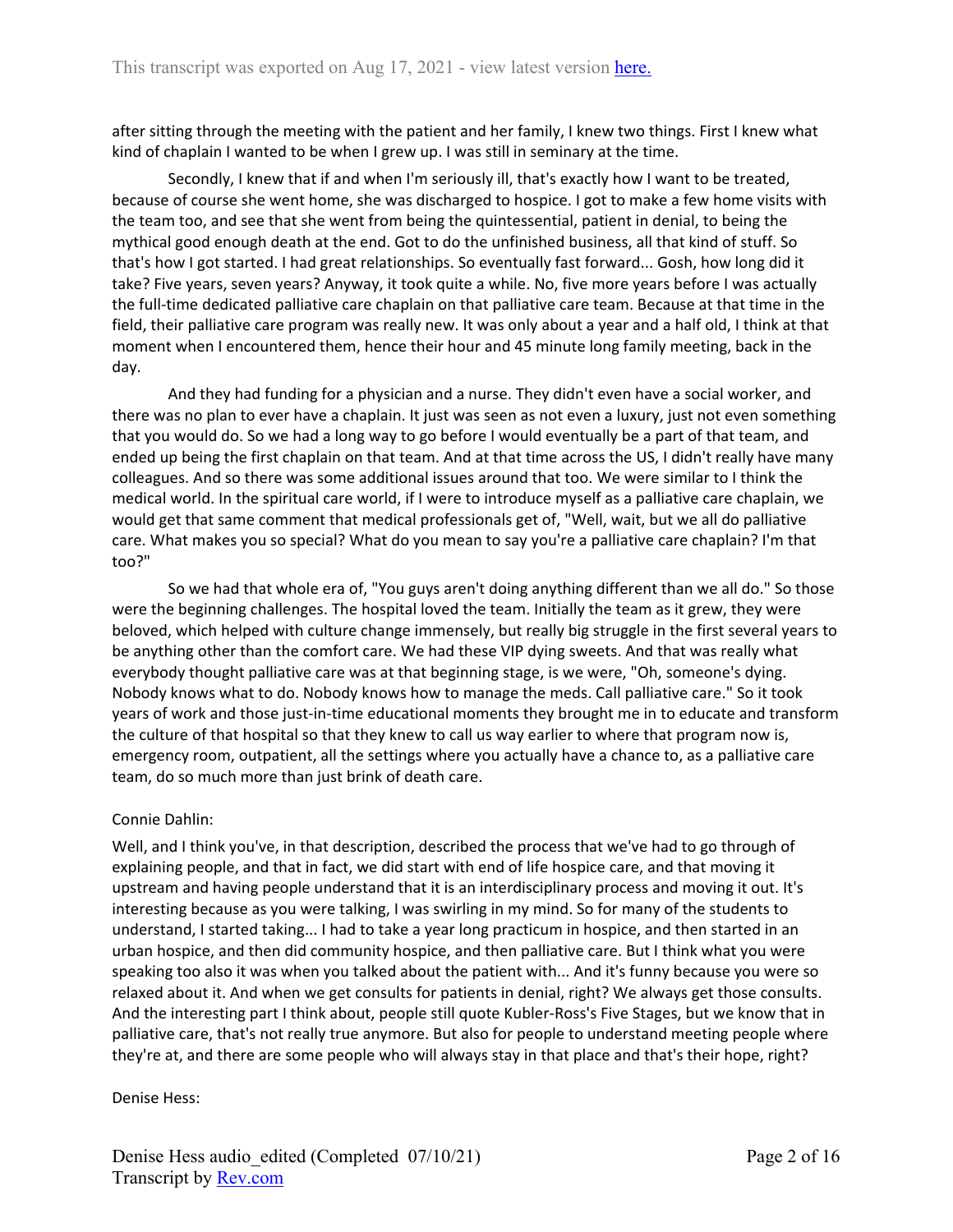## Absolutely.

### Connie Dahlin:

And so, in my mind I wouldn't be calling you just for the patient, I would be calling you for me to say help me go into that room to be in the space where that person is, because we are living this differently, right? And so I think about how much chaplaincy is so important to the team, not just to the patient.

#### Denise Hess:

So true. And again, thankfully, I feel like I did not have a representative experience as a palliative care chaplain, I think I had an exemplary experience. Because as when I was finally... So just to backtrack a bit, I think there's that phrase. I don't think it's common just to Catholic health care, "No margin, no mission." In my story, it really ended up being, "No sister, no mission," because the team fought for years to fund my position. It was just an uphill battle until one of the Catholic sisters who was still walking the halls of the hospital at that time said, "You know what? Chief exec of said hospital, you are going to make this happen." And then it happened. And thankfully I was... So my team fought for me to be there for a long time before I got there, which is a wonderful thing. Because then when I got there, my physician and the nurse manager, colleagues, they already had a really well formed vision for what a chaplain could be and do on a team.

And the main component was exactly what you just described, team wellness. I mean, yes, of course it's assumed you'll be there for the patients and their family members, their loved ones, and their spiritual, and existential, and meaning-making, and suffering related needs. But they had this huge vision for Denise. You know what? What can we do so that as a team we can thrive? And our team mantra, if you will, was the quality of our work is only going to be as good as the quality of our team. And that was what we lived by. So we had, gosh, these thematic reflections, we had regular offsite retreats, we had lunches together every day and then offsite lunch every Friday, and they were just so open.

They would pretty much have gone with just about any wellness idea I had. They were really fun and experimental. So, long before it was popular, we were sitting in the hospital chapel practicing mindfulness meditation every day at lunch for 10 minutes. So, they really got that vision and it was such a source of job satisfaction to me, because folks drawn to this kind of program, we all sensed that palliative care is a team sport. And to the degree that we really lean into that team and let each other practice at the full scope of our expertise and license, just the better off, we're all going to be and feel about the work. And my team really did that for me.

And I'm assuming, I hope of course, that it benefited the team, but it made me from the beginning have a very expansive view of chaplaincy, just beyond the, "Well, Denise, the meeting is now over. Will you say a prayer?" Oh, I would have died on the vine if that was the extent of my role. Or, "This patient's crying, will you go see them and talk to them?" I mean, yes, of course I'm happy to do those things, but if that's the extent of the chaplain role, you're missing out. Everybody's missing out.

#### Connie Dahlin:

So you bring up two questions from what you've said. One, I worry though... so this wellbeing. Because I also feel we need to think about the team health of the chaplain and the social worker. And I am always worried that they're "responsible" for the team, and yet they're part of the team. So where do we say they're in, they're not responsible? Because I have always thought about, you have your family of choice and then you have your work family, but your work family, you have to think about how do you take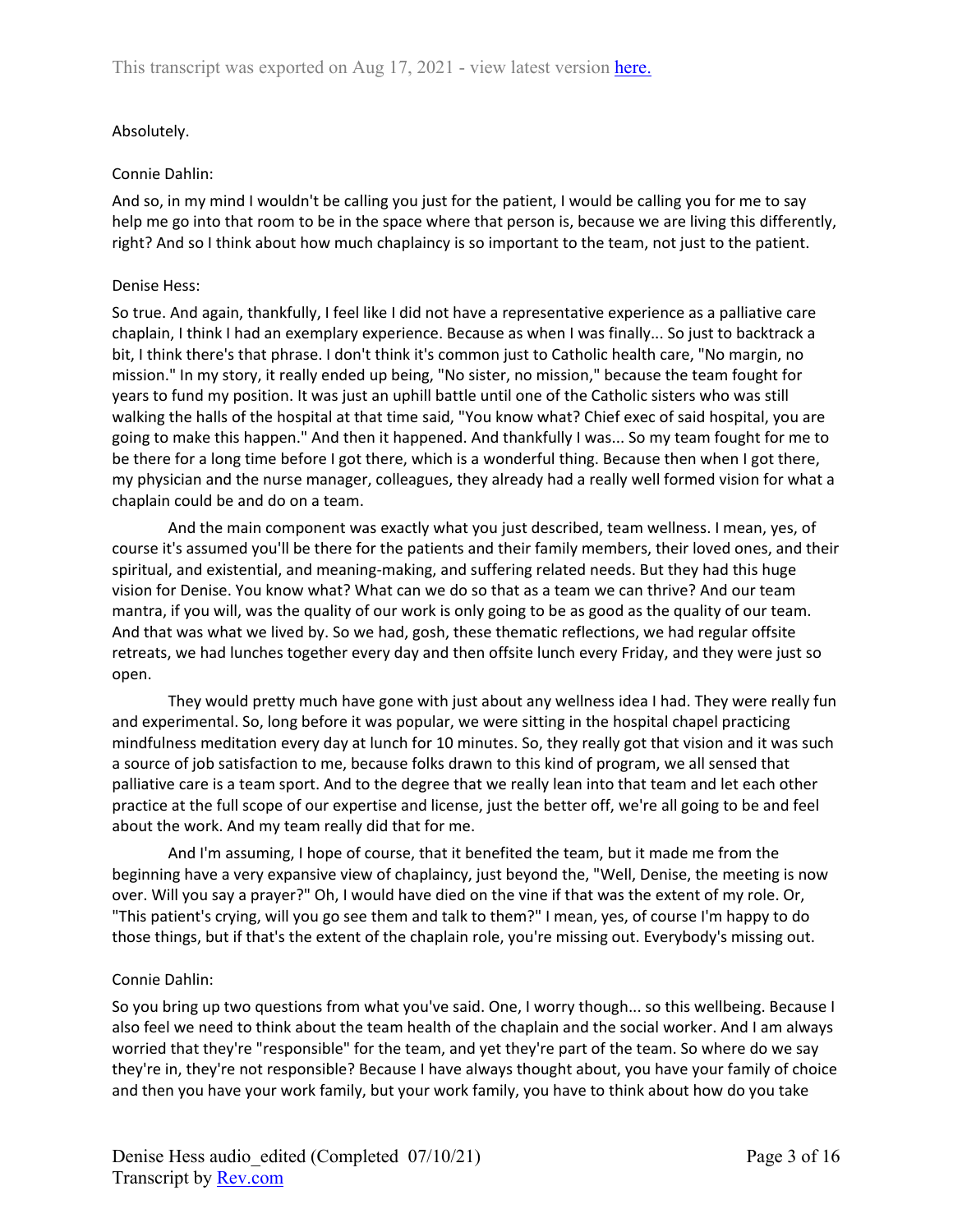care of all the members of the family, and you can't... In the work part, you don't want to have parents, right? You want all be siblings that are working together. So thinking about that, how do we help people think about not only what you were saying, the expertise needed to do that, but the wellbeing is important and there has to be an investment that it doesn't fall on other people? And if people were thinking even about research in that area, just some thoughts on that.

#### Denise Hess:

Yeah. So practically I would say to my chaplain and social work colleagues out there, with regard to wellness, I think it works so well to lead by following. So any kind of thing that I came up with or came across in the literature or read a new book on, I really tilted towards things that were group led and all hands on deck participatory. Because I think just intuitively I knew that I needed this as much as my team members. I wasn't somehow exempt or made of Teflon, and therefore didn't need these things. So I think it's really important in crafting team wellness, whoever does it, that it really feels group led, and of course it is birthed out of ideally group consensus and group acknowledgement. Team acknowledgement that, "Yeah, this is what we need. And this particular format I think would work well for our particular team composition at this moment." Feedback is a really good example.

So I would include honest and constructive feedback as part of team wellness. We had different iterations of our team, because of course there's always team turnover and changes in leadership, where we had to take team feedback off of the table because we had some folks on our team who had come to us prior to us so wounded by really poorly done feedback. And so when we talked about, "Hey, let's have this team feedback and we're going to put these really nice, cushy, safe, trauma informed cushions around it." They were like, "Uh-uh (negative)." And so we put that to the side. Now, is that ideal or the best for the team health overall? No, I mean, of course we have to readdress it, but yeah, it has to organically emerge out of the team and it has to be created in such a way that everybody can interact with it as a participant. That's my, as you can tell, strong bias.

Gosh, I would love to see more research done on this idea of what is team wellness? What can it look like? What is actually beneficial and not beneficial? All I have is anecdotal firsthand experience in a very little tiny Petri dish, if you will, that was given to me. But wouldn't it be great to know, especially post COVID, especially amidst all the talk about, "Hey, don't just tell us we're burned out, because burnout has a lot more to do with systemic and structural issues than whether or not I'm doing enough yoga." So there's a lot of potential to look at wellness, possibly intersection points with burnout. There's got to be an interplay there, but to do it in a way that... I just think palliative care there is potential because we are so interdisciplinary and interprofessional to learn a lot more possibly than other types of teams in other settings.

#### Connie Dahlin:

Well, you've mentioned so many great points. I mean, I think one of the things for me in nursing, I think saying self care activities, there's nothing worse to say to a nurse, right? They ought to have a time to use the bathroom.

Denise Hess:

Yeah.

Connie Dahlin:

So you're going to make them feel guilty for not doing [crosstalk 00:20:06].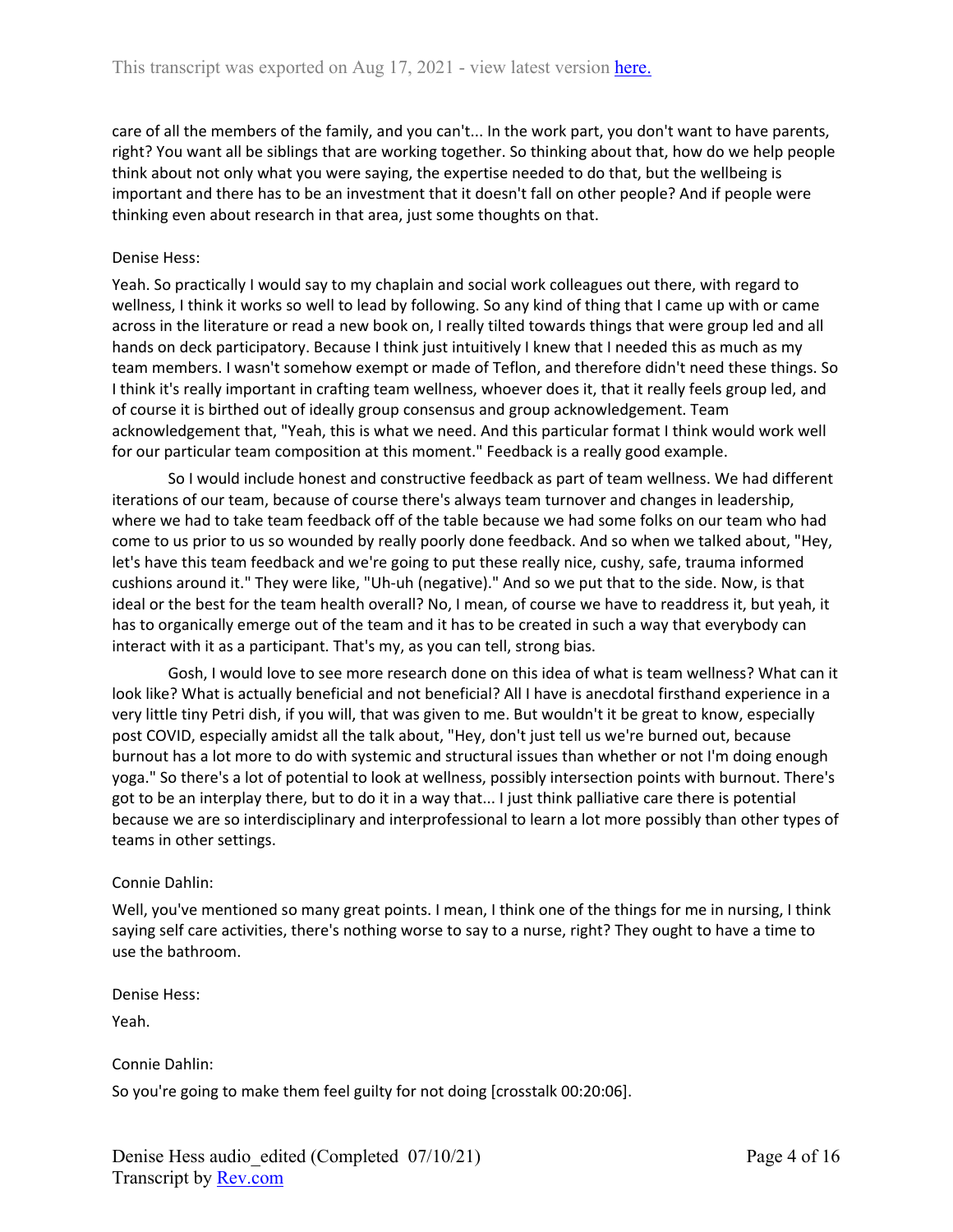# Denise Hess:

Exactly.

# Connie Dahlin:

So your part about integration. I think the other part that you mentioned that is so important is that, I think in palliative care we make this assumption about people in palliative care are being, spending time in Oregon, earthy, crunchy, and really feeling and all that. But you and I both know they're very different teams, and P teams very much react to different parts. I know I've worked with some teams that their wellness strategy was humor, but it was really dark.

Denise Hess:

Oh, so dark.

Connie Dahlin:

[crosstalk 00:20:43] I would say, "We need to use as a barometer. If somebody came in and listened to this and this got printed in the paper, would they be okay with this?" There are times... And I was like, "This is not appropriate." And there was a little bit of sarcasm and a little bit of sexual connotations. I mean, it just went there. Thinking about that, and then I've had other teams where there's one person who wants to be very woo-hoo, and they'll do that and the rest of the team, because that relationship hasn't been built, you just watch people physically pulling back.

Denise Hess:

Shut down. Oh, yeah.

# Connie Dahlin:

And so, that how do we do that? I think the other part you are really speaking to is that, we get so focused on what we do for patients and families. And the whole part about an effective team is interesting. And I would be also curious, because you've mentioned this a couple of times, does it make a difference of what the team does for wellness if there is a mission and a religious context to people holding on to, right? Because you are working in a hospital with that framework, then without. And I'm not making a judgment of better or worse, but you just know that there's a different ethos, right?

Denise Hess:

Mm-hmm (affirmative).

# Connie Dahlin:

So those are just some things that I think came up for me about that. Any thoughts about that, or does that just...

# Denise Hess:

Yeah. I mean, I guess to the first point, yes. And that's why I think it's got to emerge from the team organically, all hands on deck buy-in. I know one of the teams I worked with in the past, one of their primary wellness strategies is thankfully they have a pretty soundproof office and it's like a dance party. So they just flip on some really loud music and they just all start dancing their little what's off. So there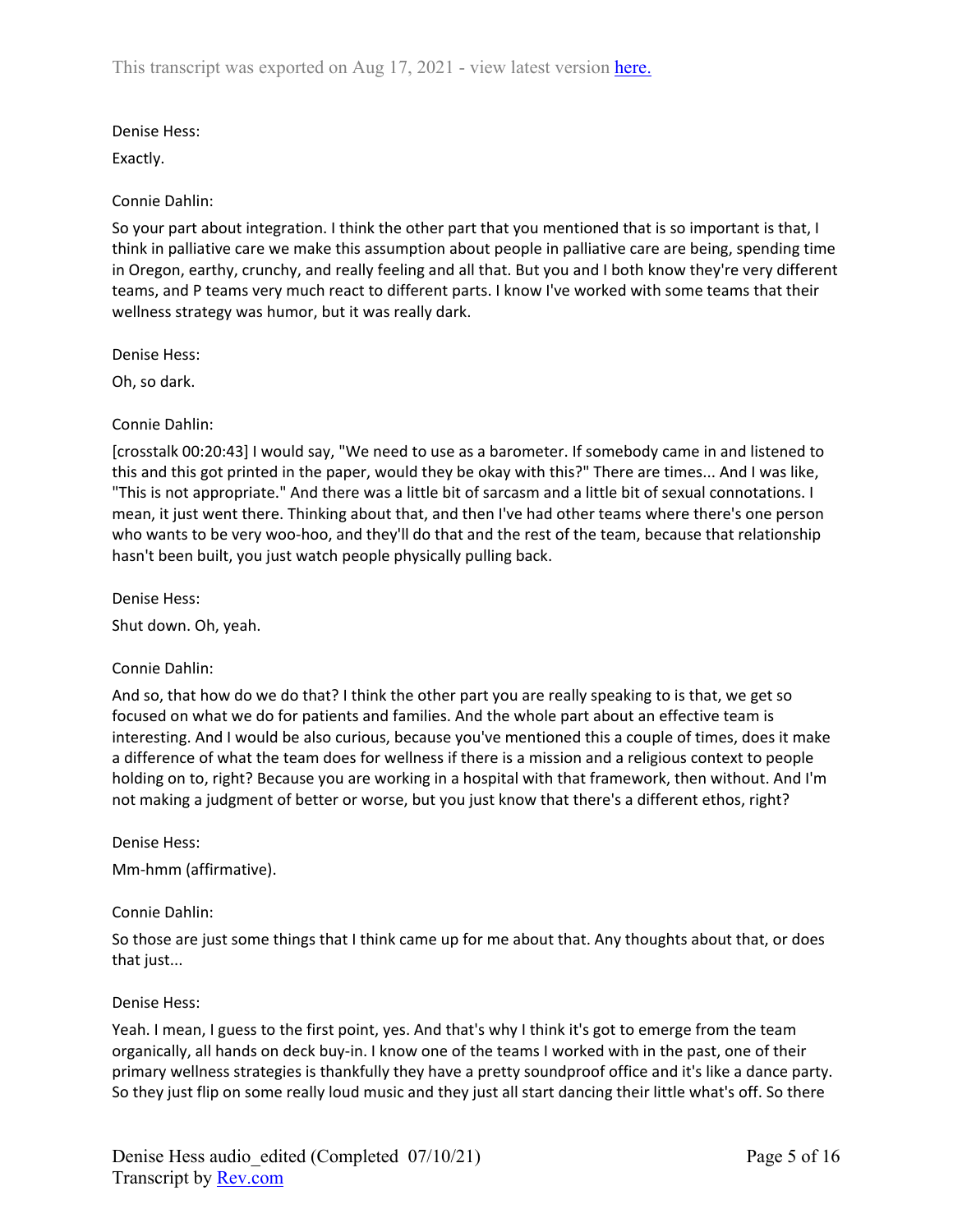isn't a framework. There isn't a formula for what it has to look like. But you're right, probably some parameters around not getting fired for some HR violations. But to your second point, it's hard to... I don't know, I'd have to think about that a little bit more.

Connie Dahlin: [crosstalk 00:23:19].

Denise Hess: Yeah.

Connie Dahlin: Just a thought.

### Denise Hess:

I mean, on the West Coast, where I forever and always practiced, were probably one of the main spiritual but not religious centers. So even though I've always worked in faith-based healthcare, I feel like I've worked with pretty much more humanists and atheists and agnostics than probably some other swaths of the country. So for me, I've never really felt the connection between what we did or did not do for team wellness, and are the hospitals faith-based identity. Yeah. So I'm not... Yeah, but I know, again, and this is switching into some of the roles I've had on a national level with regard to palliative care programs within Catholic health, that that is not true across the country. Yeah.

### Connie Dahlin:

So I think it's just interesting to think about. You were speaking about you learned this, so it sounds like you didn't have that much mentoring. You were learning it as you went along.

Denise Hess:

Yeah.

# Connie Dahlin:

So you do want to talk about how did you figure out who could mentor you? And then as you became more of a specialist, what was that road for chaplaincy? Because I don't think we hear about the certification for chaplaincy, or because of the different faiths, I find it humorous of there has still been some splitting of different face of how they go towards certification, although there has been some joining together. So you want to speak a little bit about that?

#### Denise Hess:

Yes. So it is a machete in hand blaze your own trail. Definitely when I became a palliative care chaplain, I became certified the first when the certification went live through my certifying body, the Association of Professional Chaplains. And at that point, and it's not too much different now, you cobble together your own real life fellowship, if you will, is how I looked at it. So I happened to land in this amazing team. My mentor, and now more colleague and friend, was my physician colleague at the time because I always teased him. He was really just a chaplain who happened to go to medical school. I forgave him for it, of course, but he was my mentor. He was my thought partner. He was the one who encouraged me toward leadership roles, and still does to this day.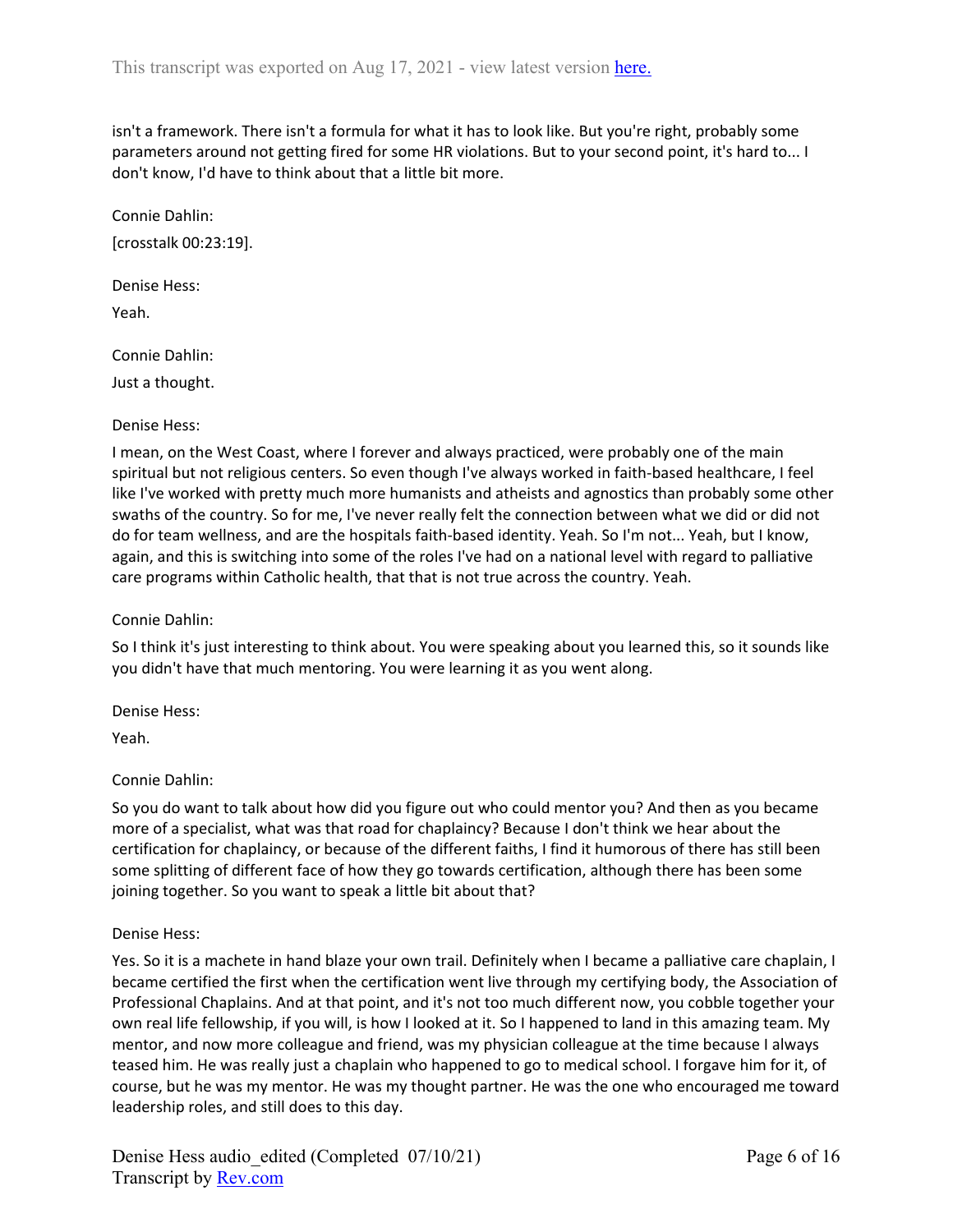And so with that, by the time that the advanced certification in hospice and palliative care for chaplains had gone live, I was ready to apply because I'd been part of a quality improvement program... That's one of the requirements for certification for chaplains, by the way. Thanks to the Livestrong grant where we first met you, where our team became... we got the joint commission advanced certification in palliative care, and you were our mentor through that process. So, because I had been fully included and just expected to be a leader, when that certification came around, I already had all the pieces of it and was ready to apply and go. But that, again, I'm the exception and not the rule for most chaplains who would want to pursue that advanced certification. So it's been live since 2014. It's gone through several iterations, as you mentioned, the most exciting of which now is that it is the pathway toward that certification can be accessed through multiple different chaplain certifying bodies through the National Association of Catholic Chaplains, my associating body, and some others.

So there is some unity coming our way amongst those feisty chaplains, but I'm on that certifying committee. So I can tell you from firsthand experience that each and every chaplain we certify as a hospice and palliative care chaplain has put together their own pathway to that certification. So someday maybe we'll have fellowships, someday maybe we'll have a more robust, thorough educational practical pathway. I should say, there are a couple chaplain fellowships. I think the VA is one of the places that have it. There are some educational pathways, but they're not systematized or standardized in any way just yet. And all that to say, just to level set expectations for people thinking, "Oh, I want to get a palliative care chaplain on my team," there are only about 50 of us certified in the United States as we talk today. And lots of reasons for that, and that would be where I'd put on my national leadership hat, but again, it points to how my experience was so rare on the whole chaplain.

So you have to already be board certified to apply for the specialty certification. And chaplains aren't necessarily given the resources, the support, and the incentives that other disciplines are to get this certification. I mean, for example, just brass tacks, my role... I haven't heard of anyone's role or pay grade changing after they get the certification. And again, wouldn't you hope that chaplains would do it just for the love of humanity? But there is a practical aspect of where chaplains come to us and say, "So, why would I get this certification? Because I have to do all this extra stuff, I pay this money, and my hospital is going to treat me exactly the same, or my hospice is going to treat me exactly the same." So there are some systemic, some reforms that could potentially help us in that way that I hope will happen someday.

# Connie Dahlin:

Denise, I mean, I did not realize that the number was that low, so I'm still stunned. And that speaks to me of a big area of leadership that I think in my mind, we've talked to some of the other people, if we're going towards quality and thinking about that, we can look at programs who have gotten certified, and now besides joint commission, there's DNV for hospitals. In the community, we still have the joint commission. We have the Accreditation Commission for Home Care and Hospice, and they'll do those programs and respite programs. And then CHAP will do any sort of community programs. So there's some good players, but that's expensive for programs, right?

Denise Hess:

Yes.

# Connie Dahlin:

And then you have to keep maintaining it, so for smaller programs that might not be financially viable. I think for larger programs or that, I mean, then we really think about let's get our palliative care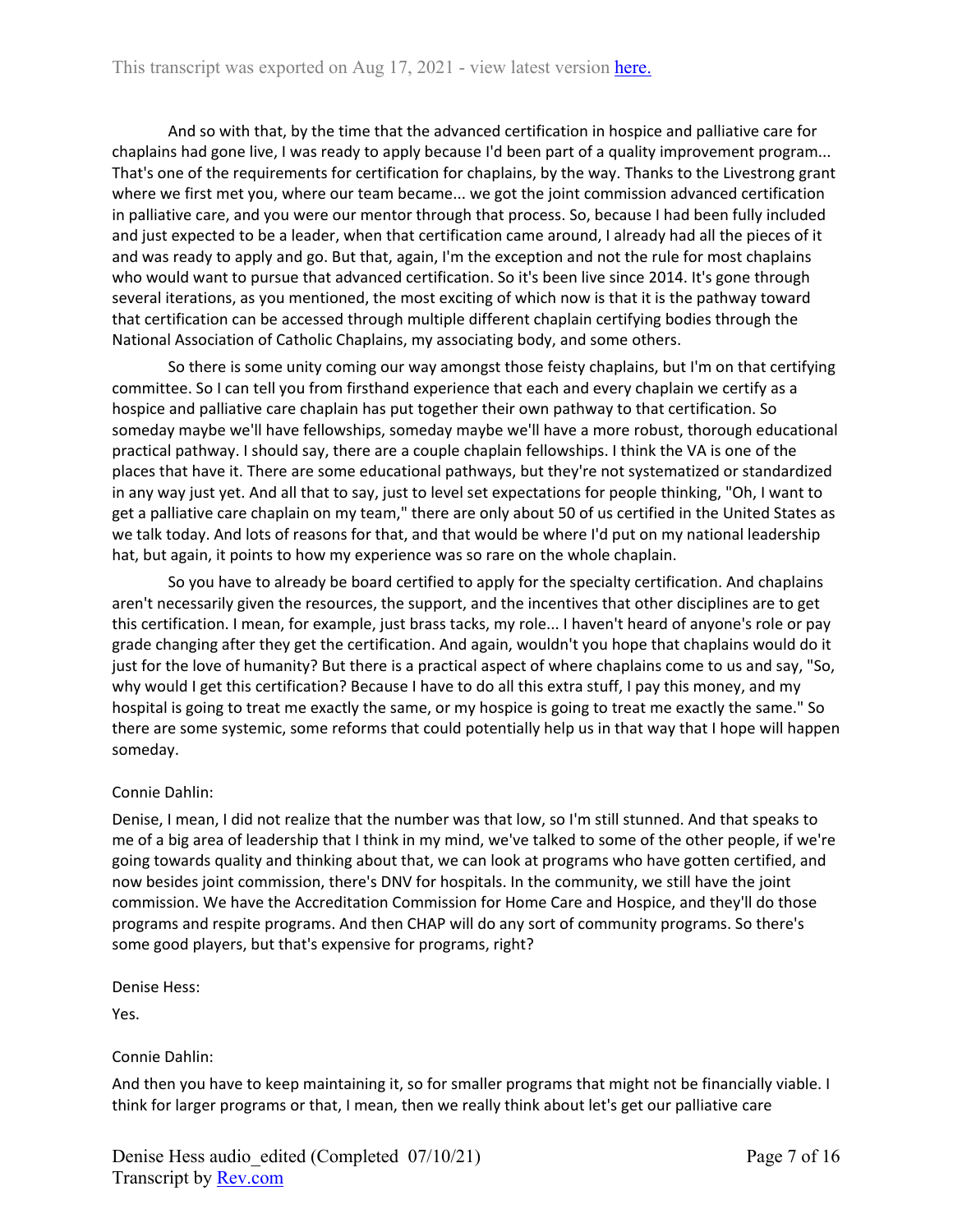specialists certified because that's a mark of excellence. But from what you're saying, there are so few that you can imagine that even that alone it's such an interesting statement, because usually at least people will pay for you to take the exam if you pass it in some of those incentives of education. I mean, I think one of the things that you're saying to me is we have looked at this model where hospice started out really as pretty nurse-driven, and palliative care became academic and more physician driven. We're talking about healthcare reform. And if we're going to do real healthcare reform, it means that we have to change things as they were. And that means really embracing the whole teams.

But I think the part that you've talked about that I find inspiring is, I mean, you have this wonderful leadership role now in taking palliative care to the Catholic health system, and I'll let you explain it so I don't get it wrong, but I think your role as a chaplain to do that is really important. So do you want to talk to us a little bit about that?

#### Denise Hess:

Yeah. So Catholic health care, thankfully were early adopters, first of that realization that happened in the nineties that people were dying badly in hospitals, death had become so medicalized. And because of the mission that's embedded in the DNA of Catholic healthcare, and specifically many of the sisters who founded the orders, their special focus or charism as it's called in the Catholic world was care of the dying. So it was hugely insulting to Catholic healthcare systems to find out, in some early focus group studies and things done in the nineties, that... Sorry... people were dying badly in their beds in their hospitals. So they did not like that. And were early adopters in prodor palliative care really hospice at that point and better comfort care in the hospital. So they were also then early adopters in this new thing called Palliative Care, the organization that I first stepped into a leadership role with the Supportive Care Coalition. So back in '05, that organization pivoted to have its focus be exclusively on standing up palliative care programs within Catholic health care entities of all sorts.

So by the time I came into leadership in that organization, I think the current CAPSI data were that 97%. So I think that everybody numbers, 94% of hospitals over 250 beds now have palliative care programs. Well, Catholic health care was even an inch further across the finish line with that. So they really whole heartedly embraced this idea of whole person care for everybody with serious illness. You shouldn't have to wait till you have a prognosis of six months or less to get this whole person care, body, mind, and spirit. But then in my leadership role, and so my organization Supportive Care Coalition, as of January, 2021, became a part of a larger and really the only association for Catholic health care in the United States, and it's called the Catholic Health Association. And we'd been partners and friends since the Supportive Care Coalitions beginnings back in the early nineties.

And it just made sense for us to work together as one unit. And as we embrace and reboot, what does it look like for Catholic health care to continue to lead the way, to walk our talk that palliative care is just integral, it's standard of care for people with serious illness? The next wave I believe is standardization. So Catholic health ministries can check box, yes, we have a palliative care program, but we all know what that means in real life. That means there is a hospital that has a hospice nurse that comes Monday, Wednesday, Friday, and sees palliative care patients. And so they say, "Yeah, we have a palliative care program." And then that means you have a team like the one I was a part of, and they check the box and say we have a palliative care program.

Those two programs don't resemble each other much at all. So I really see that as the next wave of leadership that Catholic health has an opportunity to really participate in, what does it look like to standardize palliative care? Or as my colleagues at Providence, where I worked for many years, Providence Health on the West Coast, would say, "How do we reduce clinical variation? How do we ensure that if you pop into a Providence hospital in Washington State or Southern California, and you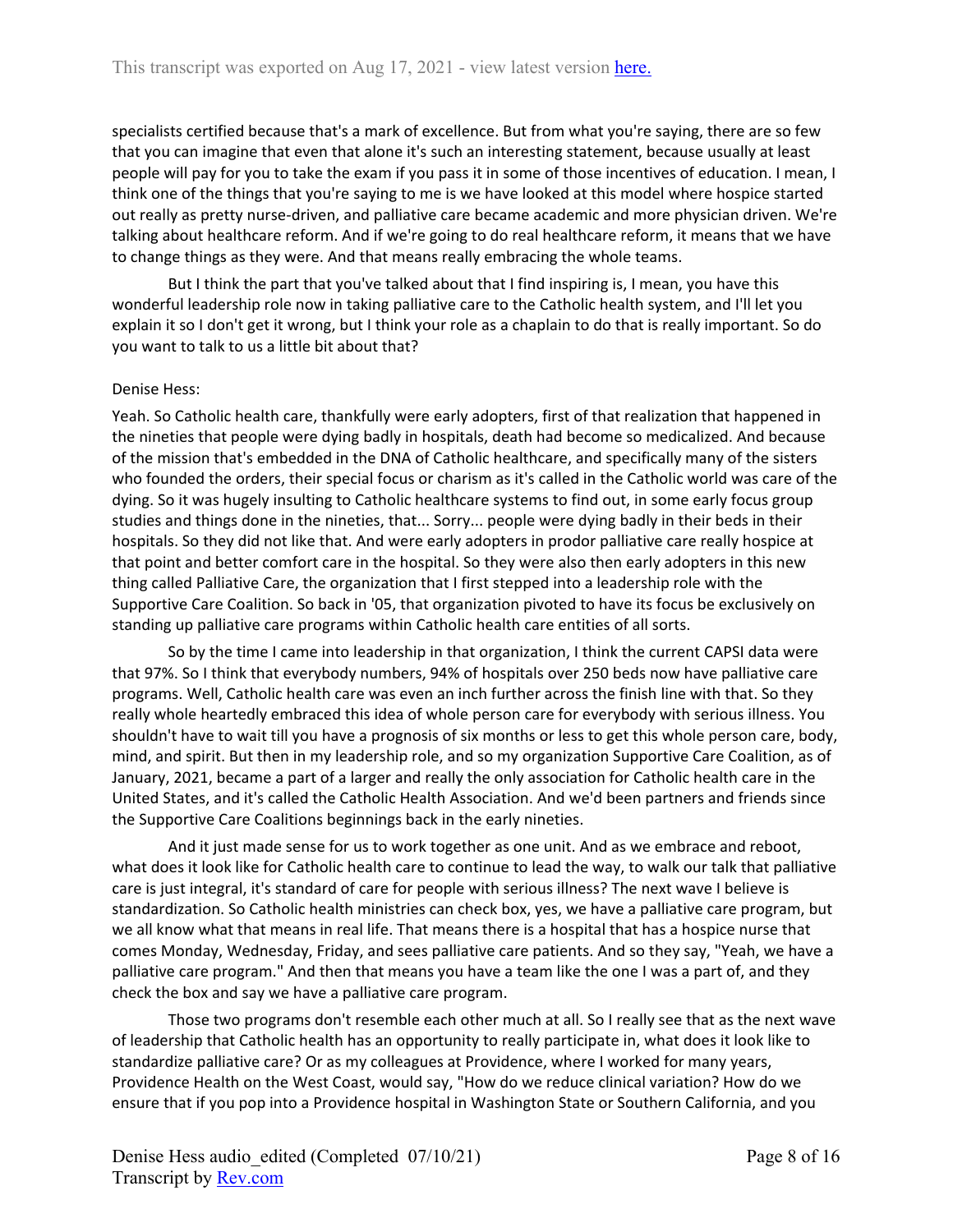need palliative care, those two experiences mirror each other?" They're not identical, it's not a cookie cutter, but they both uphold the National Consensus Project guidelines and standards, and again, back to my special focus, which means they include spiritual care. Betty Farrell, every time I hear her speak on spiritual care, she will say that, her famous line, "If you're not providing spiritual care, you're not providing palliative care." It's true.

#### Connie Dahlin:

Well, and I think it's an interesting part because... So a couple of things, I mean, I think that's why we developed the National Consensus Project to say we knew what hospice was. The CoP, conditions of participation, delineate that and that. So when we say palliative care, what does it mean? What is specialist palliative care? I think now obviously we have conversations about primary palliative care. I think what you also make me think about, and I know you're thinking about this too, so we have different entities that have different resources, what you can do in an academic medical center is very different than what you can do in a community and rural. And I say that having co-founded a program in academic center and now I'm in a community hospital. We don't have a designated social worker, we don't have a designated chaplain.

And when I cover, I am covering by myself, which is so interesting to me when I think about team, right? So this is an interesting part about what does it mirror, and then what is the responsibility if you don't have all the players that for me as a provider specifically means that I actually have to have a more of a skillset to not replace the chaplain, right? But to address some of the spiritual needs. To not replace the social worker, but at least how to assess and say, "Okay, wait, we have some needs here we need to address." I think in a smaller setting, I have to say that sometimes when I bring those up, I am not a popular person.

Denise Hess:

Right.

#### Connie Dahlin:

So it's just interesting. But I think that's... I think what you're doing and what you're saying for the future is, what can you do? And as you were talking, I was thinking, well, in one sense, if you have this mandate and it's within the Catholic Health Association, there's certainly something to be said because that's what happened at the VA, right? They said, "Okay, we're going to have palliative care across the system, but as we all know, there are different visions and they all have different things going on." So what it looks like will be different, but there was that mandate. And I think the next part for it, specifically to nursing, that was cool now is within all of the VA systems, that an APRN, no matter what state they practice in, is practicing to full scope of practice because they said we need to elevate this. And so that's affected the palliative care. So that's an ambitious. I mean, I think that's great and it has ramifications. And I think it also ups the ante, right?

Denise Hess:

Yes, it does.

#### Connie Dahlin:

And also thinking for you as a leader, being a chaplain maybe you can be more grounded and help people wade through this more. I don't know.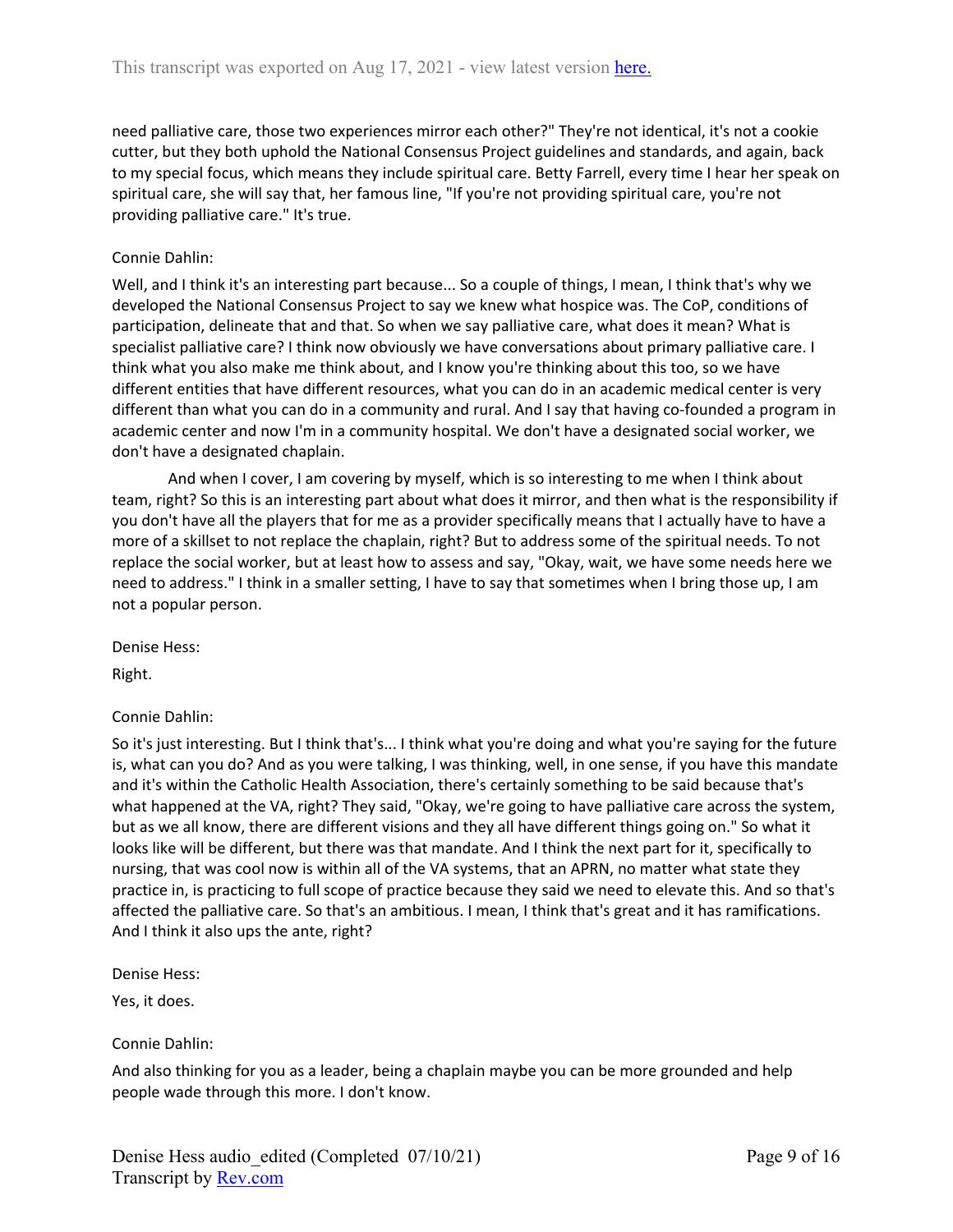### Denise Hess:

Yeah. And both of the things you said are true. So yes, every healthcare setting where people are living with serious illness will not have a fully staffed interdisciplinary team. That will never happen. Yet, I will say that I am seeing some really cool things being done with telehealth and palliative care teams. I know some of our systems are experimenting with having a fully remote team, that all they do, their palliative care team, they are interdisciplinary and they are available for consults to these rural settings, mostly rural hospitals, that would never have any member of a palliative care team designated onsite all the time. So I think technology will be an equalizer of sorts. And I do have to say too, that this is really near and dear to the heart of the Catholic health mission, is we get very upset when we find out that people are being left out, disenfranchised, marginalized, not receiving certain services because of their zip code, or of course, because of their ethnic or racial or cultural background, that those things really irk us.

So we get real creative about how to eliminate that. And to your point though, I mean, I love that you are a troublemaker making good trouble, right? When you serve as a solo clinician, we know it's not the ideal, but we are working toward a field where everybody does have some level of palliative care generalists skills, and that does include psychosocial and spiritual care. I mean, folks who go through the masters program and the class in spiritual psychosocial care, we want everybody at the end to say, "Okay, hot, deep breath." The minute they say something about God or religion, or why is this happening to me, I don't need to immediately, "Get a chaplain over here [inaudible 00:42:31]." I can pause and I can say something like, "Gosh, tell me more."

It's not rocket science, and we all can be whole person care providers. And I think that is the beautiful contagion of palliative care that we little by little hopefully are infecting the entire field of medicine with our good virus, which is pay attention to all of the person, not just the organ, not just the diagnosis, but who they are, and do it skillfully but with generalist level of skill. Which I think is attainable, I think is possible. But I'm a super duper optimist.

#### Connie Dahlin:

So you said some things and maybe you've answered the question. How will you feel like you've succeeded that this is... because it won't always be done right, we'll have turnover. But what do you see as a measure of success?

#### Denise Hess:

Well, yeah, you're right. It everything I've said, but I think... I also want to say... I don't want to put all of our success in the future. I also want to acknowledge we've succeeded a lot already and I don't want to discount, or not take a moment to savor and be content with the wonderful successes that we've had. I mean, just that the three of us are here doing this podcast under this umbrella is a massive success for the field. And sometimes I think about, "Gosh, palliative care we've been around forever, laboring in the fields, sweat on our brow." But then I think about, "Gosh, no, we really haven't been around that long, and look how far we've come."

And so yes. Do we have so far to go? Yes. And I think success is going to look something like what we just talked about, these specialized teams alongside these very well-trained generalists. It's exciting to hear the changes that are happening in education for physicians, as physicians grow up through med school and beyond, and for nurses, and for social workers, and for chaplains. It's exciting to hear that finding out about palliative care potentially happens early in your educational formation. And I just think through, again, those slowly infiltrative ways, success will be that palliative care is normative,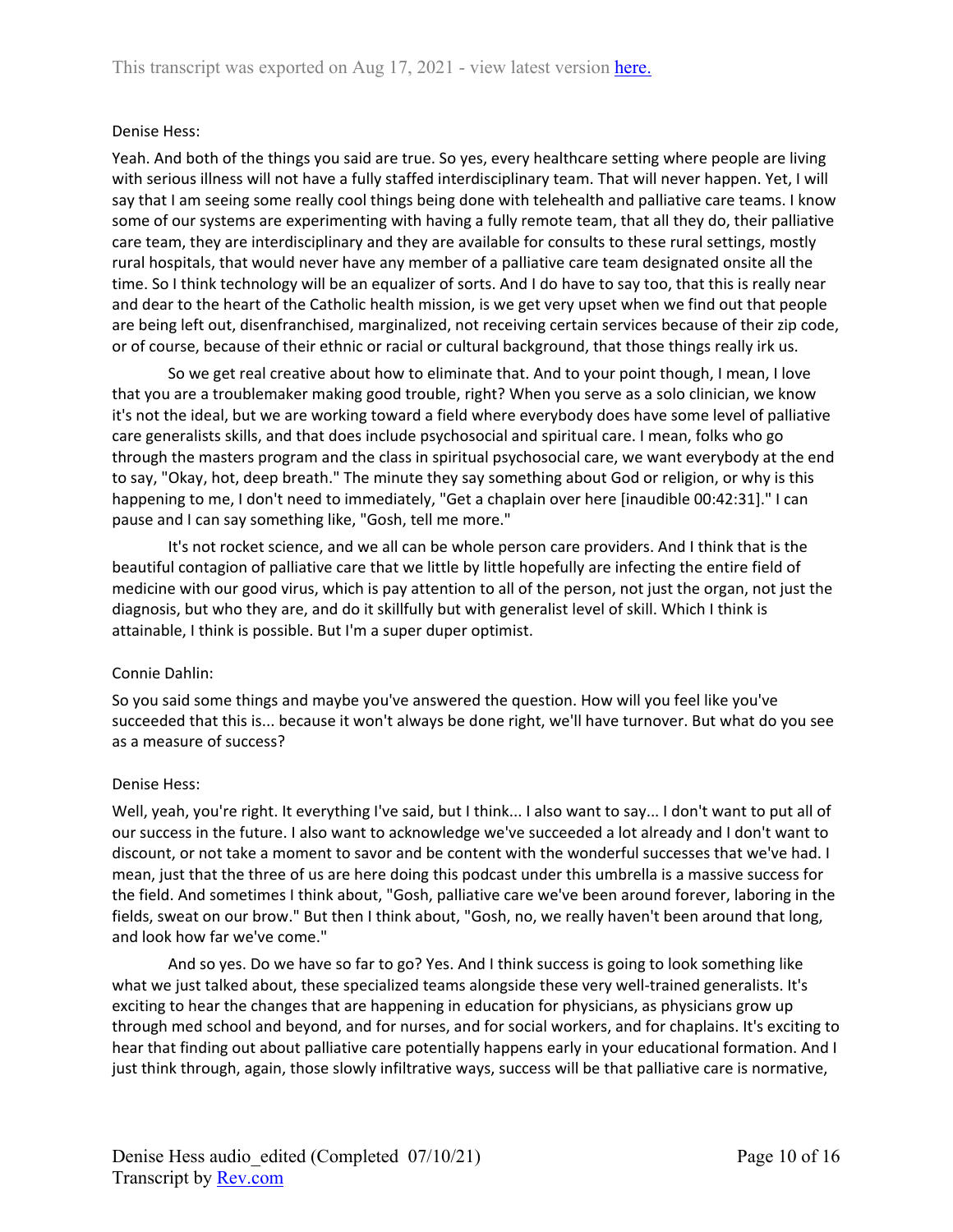it's the standard of care, it's expected, it's just a part of how medical care works when you have a serious illness.

Dr. Lynn McPherson: Can I jump in with a question?

Connie Dahlin:

Of course.

#### Dr. Lynn McPherson:

So Denise, you teach in the master's program, 604, which is psycho-social spiritual cultural care. And I teach the pain and symptom management course, which is 605 right after it. And we make all the students take both. And I'm curious about your experience in 604, because in 605, the social workers and the chaplains are like, "Why do I have to take this?" And there is a level of discomfort, but I'm a big fan of transdisciplinary preparation. I think the chaplain needs to understand what constipation looks like. And I think the pharmacist needs to be able to do a basic spiritual assessment. So what's your experience been with that in 604 with the non-social worker chaplain crew?

#### Denise Hess:

Oh yeah. They're terrified. I mean, many are terrified. And just a sense of, if I grouped folks into two very broad generalization groups, and there's nuances in here of course, but there's the ones of, "Oh my gosh, I don't know anything about this and I'm scared to say something wrong." And then secondly, there's a little bit of what you described at the chaplains, "And why would I need to know anything about this?" So yeah, we get both of those. I have to tell you, and I haven't told you this personally or out loud yet, I am having such a great time in this course because I love to see the arc. So they start there, and then we start to talk about, "Well here's really why spiritual care matters to patients," and light bulbs go on. And then, "Oh, and here's how to just ask a few fairly normal conversational questions to suss out is there spiritual distress," and light bulbs go on.

And then suddenly by about week three or four, you can tell through the discussion posts through their assignments, that they are probably irritating everyone around them because they've become like evangelists or first spiritual and psychosocial care. You could tell they're talking to their pharmacist colleagues saying, "We should really be asking about this," or, "Our professional standards should change. We should have some reference that pharmacists should be paying attention to psychosocial spiritual care." And then you see by the end, the full circle of where they come to this, really just I love this place, is really important. It's important to impatience, but you know what? It's important to me too. And now I have some tools in my toolkit where I feel a bit more comfortable because this stuff's going to come up and I feel like I have a handle on what I might do or say. And so it's fantastic. It's a really fantastic experience to be a part of this program. Because that to me is what it's all about, right?

Dr. Lynn McPherson:

Absolutely.

Denise Hess:

Yeah.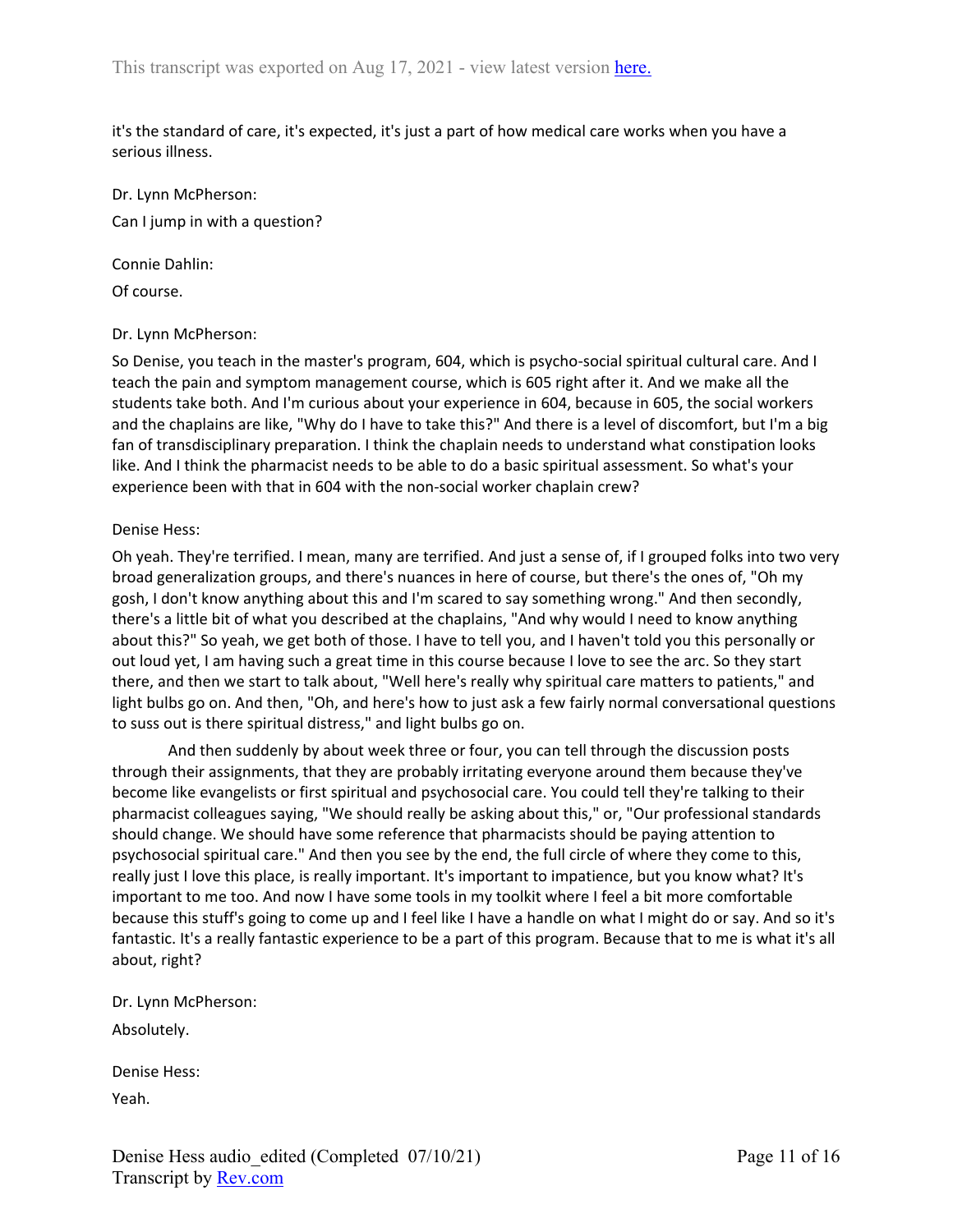## Dr. Lynn McPherson:

I've had the same experience in 605. I recall in our very first cohort, we had a chaplain who's from Trinidad and Tobago, and he was just amazing. And at the end of 605, he put in his reflective post, "I get it now. As a chaplain, there's a thing called anxiety that you can diagnose. It's not just somebody being cranky, it's a thing, and then he can be treated for that thing." And he's actually gone on to get his PhD in palliative care from one of the colleges in the United Kingdom. He's a semester too late in getting this one off the ground for him. But it's so fulfilling, as you said, to see them come full circle and realize why we need to be transdisciplinary. So exciting.

Denise Hess:

Exactly.

### Connie Dahlin:

And I would just say from my perspective was like, when I worked with my nurses and my social workers and my capital lines and whatever, I think sometimes the chaplains and the social workers have done a better job because they're not in the prescribing mode, they're in the assessing the person. And so it actually comes out in a different way sometimes. And so I think some of them are better skilled than some of the clinicians I've worked with.

Denise Hess:

Yeah.

Dr. Lynn McPherson:

And I have to say that if I had to pick a one woman palliative care team, it would be Connie Dahlin. Don't you think [crosstalk 00:50:25]?

Denise Hess:

Absolutely. Connie Dahlin, course Cicely Saunders isn't available this week?

Dr. Lynn McPherson:

Totally.

#### Connie Dahlin:

You guys are too funny. Denise, I think that what you're doing though, is just so important because I think you represent leadership, you represent pulling in your profession thinking about that, and also saying, "Okay, where do we go differently?" And this whole part about language, right? So I've been pretty inspired. Lynn knows this, that the last future of nursing report came out 2030, and it's called Charting a Course Towards Health Equity. And there are a couple of things in the report that are really important in my mind. One is it's taking from patient and family centered care to patient, family, and community centered care. Speaking about that, because we all live in a community, and that affects how we do. And however you want to define community that's okay.

The second part of it that was fascinating to me, because I look at these things and then I do a word search, they never mentioned the word medical care. It was healthcare with medical needs and social needs. And that to me was huge because I think it is about what you're talking about, there are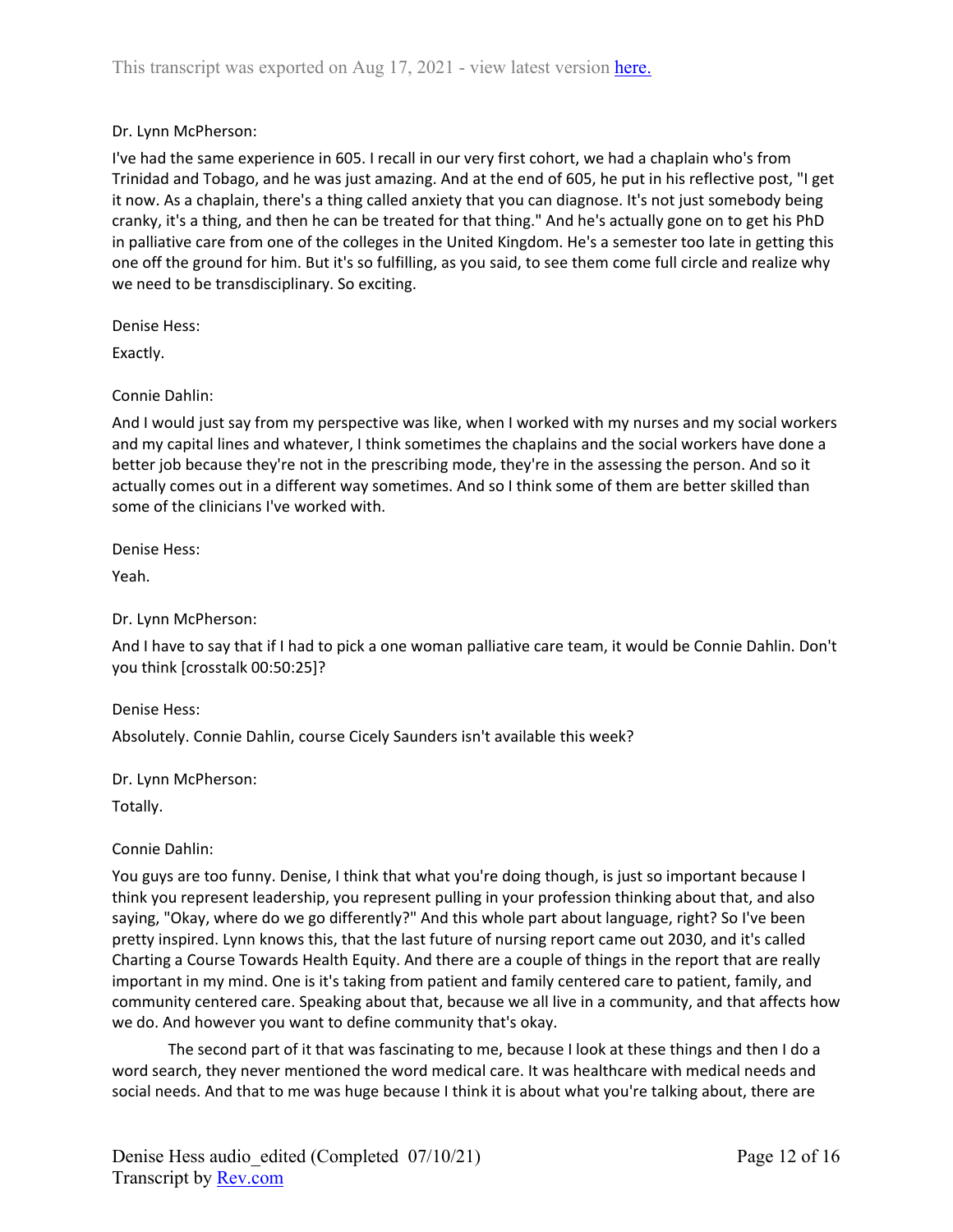these, you could say psychosocial spiritual needs, that if we address those, the medical needs would change, right? But rethinking, what you're talking about, this holistic care, which we know that most patients need that more than anything else, right? And so I think what you're speaking to is creating this space where when you were saying mirroring it's that people are getting the assessment that they need, and hopefully there's alignment with the services that they get. But you might have more to that. If there's more of what you're thinking of outcomes, you might not be that far yet.

### Denise Hess:

Well, when you bring in community, I mean, you're so right. And I mean, I think of Don Berwick as the guru and the prophet for the moral imperative of providing healthcare, not sick care, and how so much of what happens by the time someone enters a health care facility with a serious illness. So much of what happened prior to that out in the community remains and addressed, and it goes back to all those old aphorisms about, let's not just catch people as they fall over the cliff, let's actually build a fence at the top of the cliff so people aren't falling over. And the social needs, AKA social determinants of health, all the different phrases being thrown around about that, are to me, I guess, back to your question about outcomes.

I mean, if I thought of the most expansive way that palliative care could help medicine reenvision itself, I would think that it would be that, that we would push our vision outside of our walls and into... Gosh, well, I mean, I hope I'm not getting too political here... what COVID has revealed. We don't have a public health system.

Connie Dahlin:

Right.

# Denise Hess:

We have a medical system that you can access when you're sick. And for many people you don't get access to it until you're way too sick. Hence, I think it's Stuart Farber's quote, many people say palliative care is a workaround. It's filling a gap of a broken part of the medical system that ideally would be fixed. And again, that is one of the exciting things about our new work within the Catholic Health Association is their primary strategic focus right now. And they have issued a call to all members of the Catholic Health Association, which includes almost every Catholic hospital in the United States to make specific commitments to diversity, equity, and inclusion, so that when they also at the same time adopted this expanded vision for hospice and palliative care, to me, those things are of a piece. They're not even two different things, because that's exactly where much of serious illness lives, are in those... the same communities, the same groups of people who are not already getting equitable access are overlooked, are under-resourced.

So to me, that all fits together. And I guess, thanks because you helped me think of my most expansive vision for palliative care is that it would change the way we conceive of medical care and push it out into these social needs that create the conditions where so much illness comes from.

#### Connie Dahlin:

Well, I think what you're bringing up is that traditionally, again, when you look at our evolution, first we were trying to get care in a different way, then we're trying to make the care more accessible by going from hospice to palliative care. And we focused on the clinical. And as we evolve, there are certain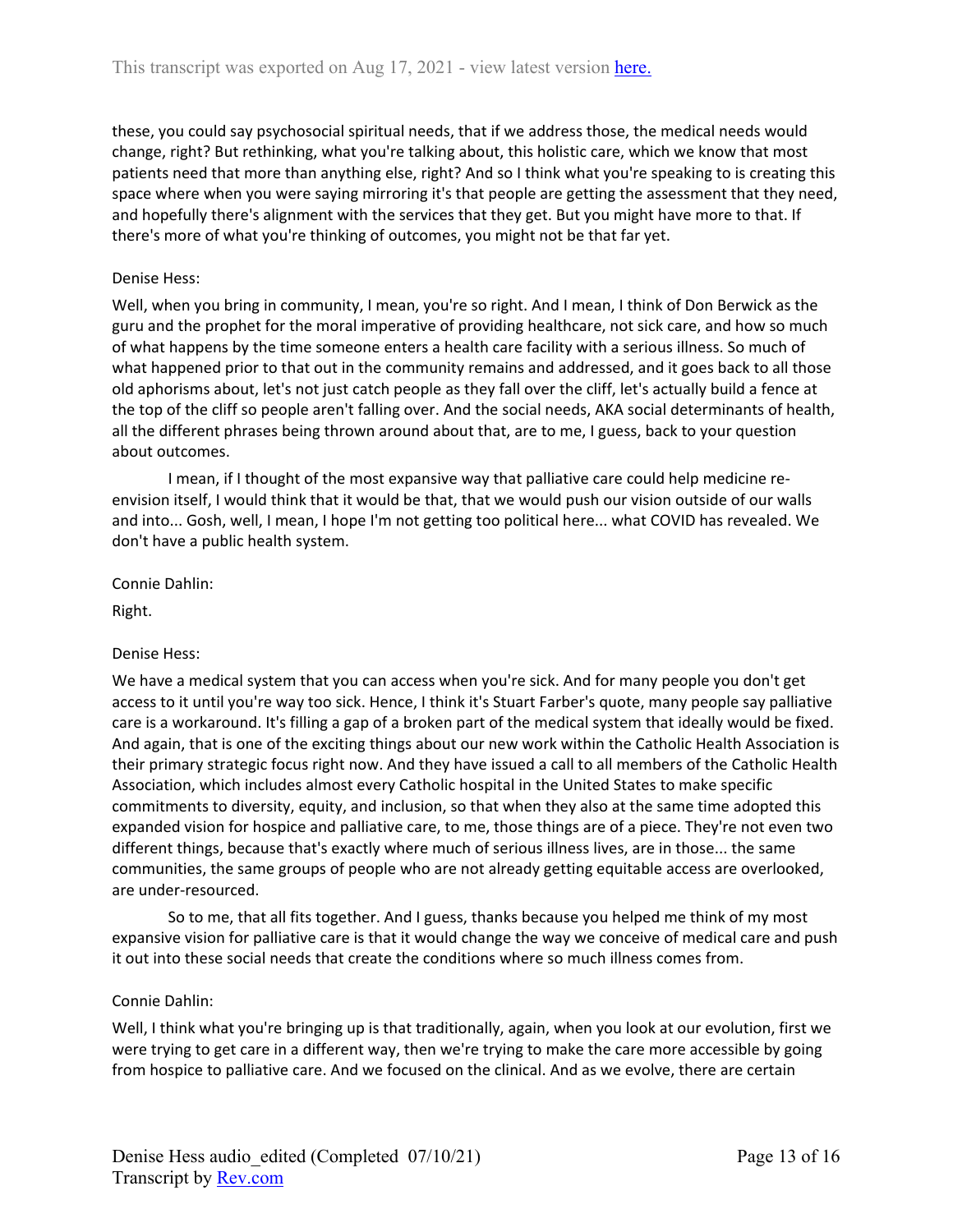things that happen as you become more mainstream, if you will, that have to happen in terms of metrics and payment issues. We have to work out and all that.

But we are also saying is then we still have to think about this health equity piece. And it's interesting when you... Well, first of all, I haven't heard Stuart Farber's name mentioned a long time, but I'm glad you did. And it is interesting that somebody could say that that's a work around, because think about what we're trying to say, is not that it's a workaround, but saying that it has been forgotten that the patient and family and goals of care concordance is at the center. And yet, I guess you could say, "Because the support study failed miserably, here we are. We're still working on it 30 years later," right? So there's a lot in that if you're offering the students places to think about where they can lead and be thinking about some of these pieces together.

#### Denise Hess:

Exactly. And one of the things I haven't talked about in my role and that I actually interject regularly into the spiritual and psychosocial course because many of the students recognize, of course, these same issues we're talking about, just the brokenness of our systems to provide whole person care. So one of the most exciting parts of my role prior to this integration and now has been in the advocacy space. And there are, of course PCHETA, the Palliative Care Hospice Education and Training Act is working its way, potentially getting introduced in this session of Congress. Again, hopefully past, I think we're on year 10 of working on that bill now, which folks on The Hill tell me is not that unusual for a bill of this size and focus. But alongside that, we see the home and community-based services legislation being proposed. We see some great things coming out of Medicare demonstration projects, and concurrent care, and ways that people are recognizing and addressing at federal levels, lots of good work going on in states to make this care part of care.

You're right. And not in the Stuart Farber sense of a workaround, but in the sense of it's always going to be here. Palliative care will always be here yet the philosophy and the call back to the heart of what health care is, again, will hopefully infiltrate, will transform all of health care to a degree. So, it's a space that requires a lot of patience and long suffering, but I am hopeful about the advocacy space too. There are some exciting things happening. And more and more allies on The Hill, more and more people from Congress who have had a mother, a father, a grandmother. Well, gosh, even our own president had a person, his son, with a serious illness, who get it on a deep and visceral level, that things are not ideal for people with serious illness. So I hope for change on that level too.

#### Connie Dahlin:

Well, he also understands grief and loss since he lost his wife tragically too. So that sets a different tone. Without you having to reveal any secrets or work, are there certain things of your strategy in terms of doing this from an association? Because I think that's a really important part of leadership of understanding you have this mandate, if you will, to infiltrate this in the association. But what are some of the tangible things that you're trying to help bring forth change of actions?

#### Denise Hess:

Yeah, good question. And yeah, I can speak to that on a high level. So part of our strategy continues to be the same strategy we had when we were Supportive Care Coalition, is we really do believe and see great things happen through the simple power of convening. So as we are able to get people working in this field around the same tables, sharing their war stories, if you will, sharing their successes, and creating places where this cross pollination can occur, a lot of good comes out of that. That's a key part. Continuing of our strategy is convening people who are doing this work in networking and educational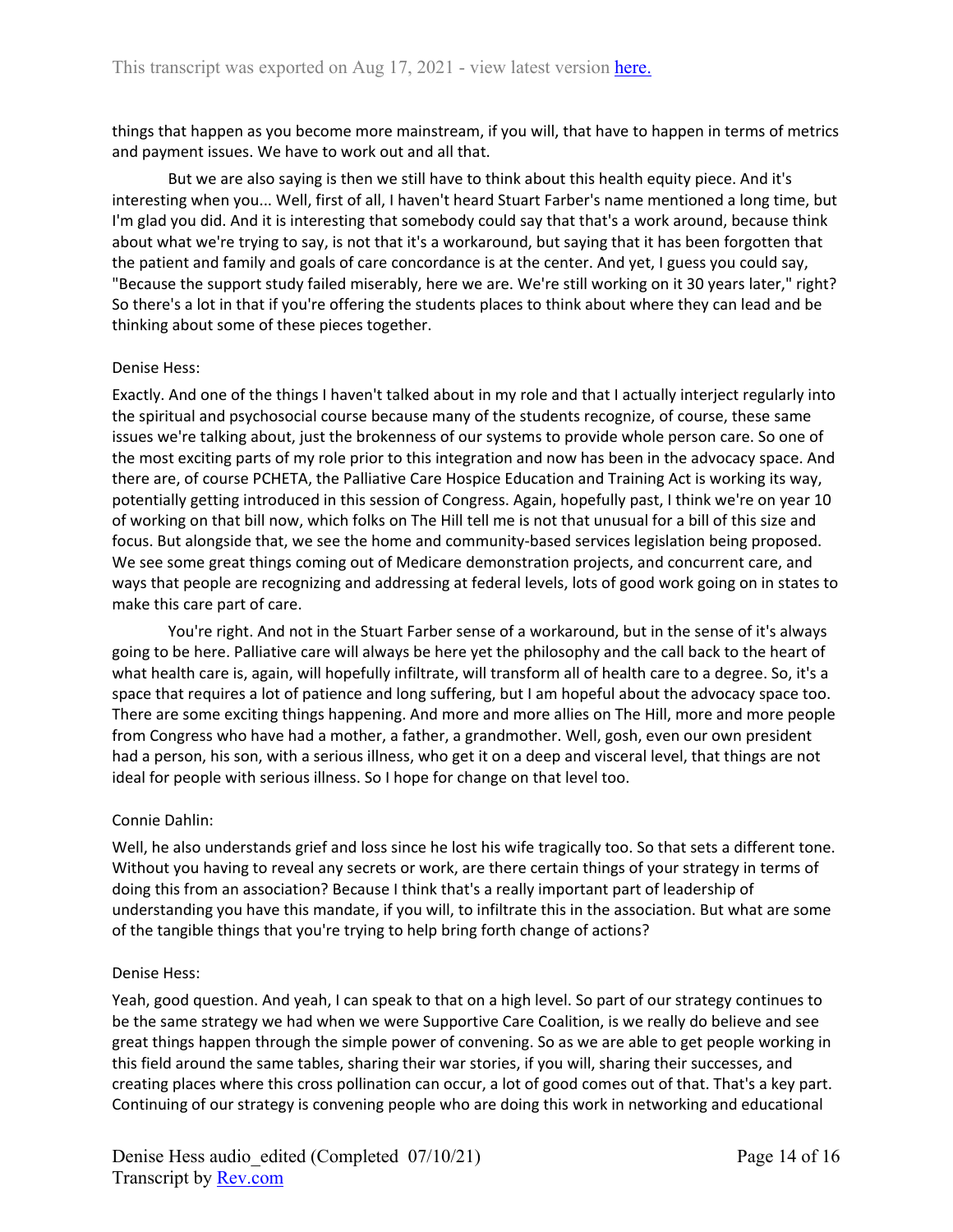ways, cross-pollination ways to share. It's just that simple, almost back to how I was raised up as a chaplain, an each one teach one. There's a simplicity and beauty in that, "Hey, this is what we did and how it worked," and, "Oh really, we have that same problem. Let's talk more. Tell me how you overcame this challenge."

Secondly, though, we have a great opportunity before us in this collective of people working in Catholic health care to really venture into. I don't know, it might go as far to use your word as mandates or calls to action toward standardization, toward quality. I'm hoping and I'm planning that that will be part of our strategy, how we work that out, the devil is in the details, but the convening and then also the shared commitment. So some walking of our talk to actually staff up to have more than... Gosh, last count, there are 13 Catholic health hospitals that have the joint commission advanced certification in palliative care. Now I think the grand total is still under 200 ish. Does that sound right to you? So not a terrible showing given that certification remains challenging for many programs as we talked about earlier. But my hope and vision would be that, again, that would be a place where Catholic health care would lead the way. Not only do we have programs, but we have programs that meet the national standards and we can show it in these ways.

#### Connie Dahlin:

Wow. Denise you're... I mean, it's an inspiration and thinking of you as a chaplain in this wonderful vision of people and in the nurses' leadership role of showing this wonderful collective leadership coming from a very mission-driven, internally North Star way. I mean, you convey that. And so I think that that's inspiring, because I think we need to see leaders other than physicians who are doing this work to role model the change. And I just think your perspectives on where this has come from is really important for people because it's the different voices of how people can step in and make a difference. So I have really enjoyed just having this time and hearing your voice. Lynn, do you have any other questions that you would like to ask?

#### Dr. Lynn McPherson:

No, I think you're awesome and I'm really delighted that you keep trust. Thank you.

Connie Dahlin:

So-

Denise Hess:

It's an honor. It's a great fun.

#### Connie Dahlin:

Thank you so much. This was lovely. And I know that for our students, you've really heard a lot of different points from thinking about the individual, to moving from a program, to thinking of national, to think about different associations, and thinking about the different steps. And so, as you're thinking about moving into your next leadership, and we're asking you to say okay in this PhD program, where are you going to go? You've had yet a really another great example of different places that you can step in. So that is all for today. Thank you.

Dr. Lynn McPherson: